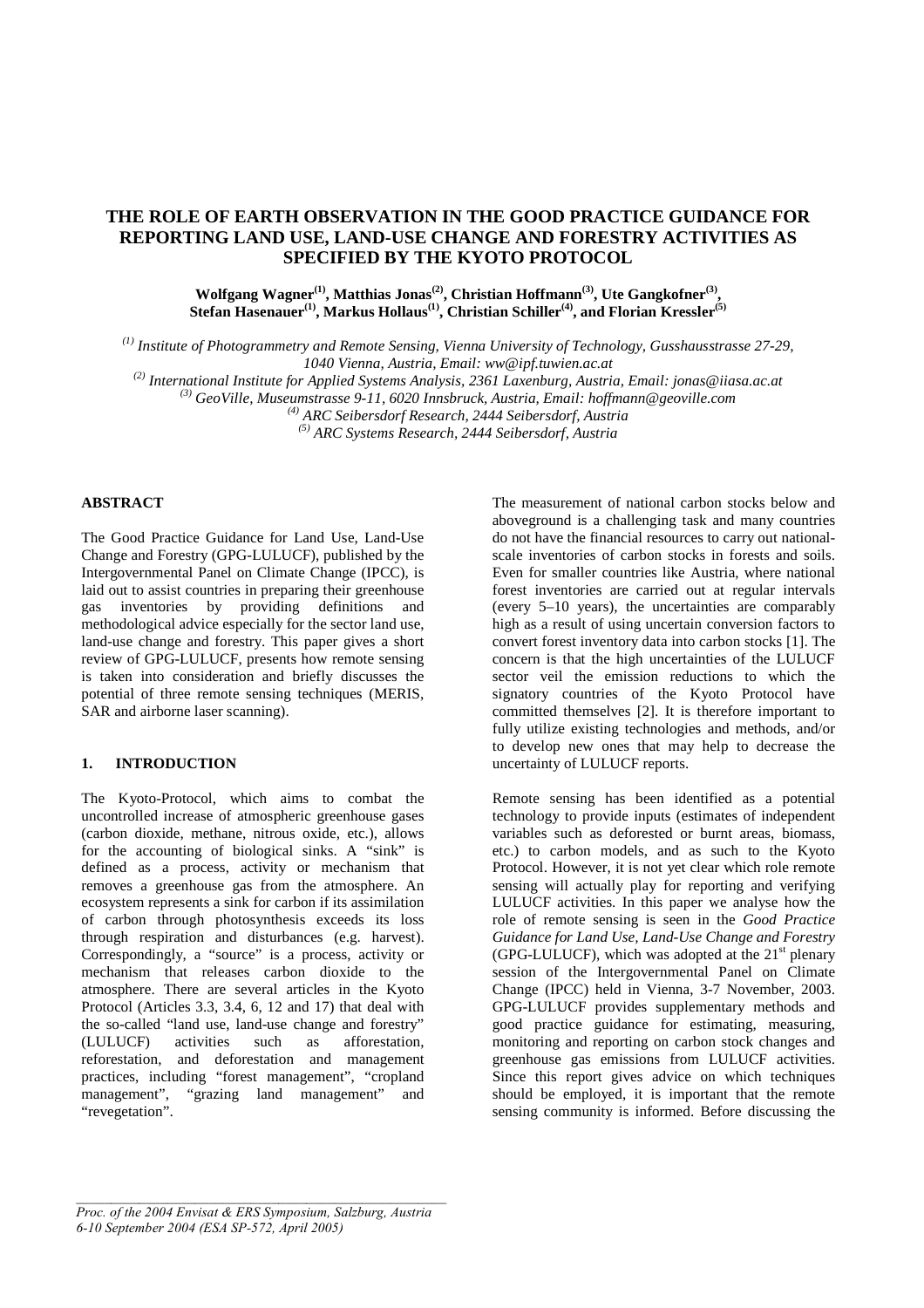GPG-LULUCF in section 4, basic data requirements of the Kyoto Protocol are reviewed in section 2 and recent development in remote sensing in section 3. In section 4 the contents of the GPG-LULUCF is shortly reviewed, followed by a discussion of three different remote sensing techniques in section 5. The conclusions are given in section 6.

## **2. KYOTO REQUIREMENTS**

The basic data requirements are prescribed by the Kyoto Protocol text and in decisions taken at subsequent meetings of the Conference of the Parties (COP). A review of all relevant decisions up to COP 7 (Marrakesh) showed:

- For Article 3.3 "Afforestation, Reforestation, and Deforestation" the target quantity of interest is the change in forest carbon stocks between 2008 and 2012 due to direct human-induced afforestation, reforestation and deforestation activities. Not only carbon stocks of aboveground biomass need to be known (incl. litter and dead wood on the forest floor) but also the soil organic content. Initial quantities mentioned in the Kyoto Protocol and COP decisions are forest area, and for the purpose of the definition of forests, crown cover, stocking level and tree height. The accounting unit for forests shall be smaller than 0.05 - 1.0 ha.
- For Article 3.4 "Additional Human-Induced Activities" the target quantities are the changes in carbon stocks between 2008 and 2012 due to additional human-induced activities related to management of forests, crop land and grazing land. In addition to initial quantities already mentioned under Article 3.3, areas where such activities take place must be identified. Also, like for Article 3.3, the aim is to factor out not-direct human induced activities.
- Article 3.3 activities are eligible under Joint Implementation (Article 6) and Clean Development Mechanism (Article 12) projects; Article 3.4 activities only under Article 6. Target and initial quantities are required accordingly.
- The principal reporting unit is at country level.

Applied methodologies must be temporally consistent. Non-permanence, additionality, leakage, uncertainties, socio-economic and environmental impacts (including impacts on biodiversity and natural ecosystems) are further criteria particularly related to Article 12 that need to be taken into consideration from a measurement point of view.

The Kyoto Protocol exhibits a number of conditions that are difficult to meet. One problem is the separation of direct human-induced (or additional human-induced) changes in carbon stocks from changes in carbon stocks that are indirect human-induced, natural and/or took place prior to the reference year. Another problem is that definitions are based on land use rather than on land cover. For the correct identification of afforestation and reforestation land use needs to be known for 31 December 1989 and beyond 1990. Probably the most serious problem is that the Kyoto Protocol considers only a subset of carbon stores and fluxes. Steffen et al. [3] point out that only a full carbon budget, over sufficient time scales to reflect changes in long-term carbon-storage, is the appropriate basis for any accounting system for terrestrial carbon. Partial accounting systems, such as that described in the Kyoto Protocol, should be logical subsets of the whole-system approach.

## **3. REMOTE SENSING**

From the beginning of the Kyoto-process remote sensing has been considered as an important technique, which may provide basic input data for inventorying and verifying carbon stores and fluxes. This has reinforced the need of developing robust remote sensing techniques for deriving land cover, land cover change and aboveground biomass. Rosenqvist et al. [4] review recent advances in remote sensing in light of Kyoto requirements and come to the conclusion:

"While remote sensing technology stands alone in being able to provide regional-global scale data acquisition schemes and comparable datasets, it cannot vet be considered operational in more than a handful of applications relevant to the Kyoto Protocol."

In fact, there have been few studies that successfully used both remote sensing and *in-situ* data in a modelling framework. One such study was by Coomes et al. [5] who proposed a three step approach for monitoring national carbon stocks: (a) measuring the dimensions of trees, shrubs and coarse woody debris in a network of permanent plots; (b) converting the measurements into per-hectare carbon stocks using regression relationships; and (c) multiplying these carbon stocks by the spatial area of these vegetation types, obtained from highresolution satellite imagery. In another study Schuck et al. [6] compiled a European forest map by calibrating a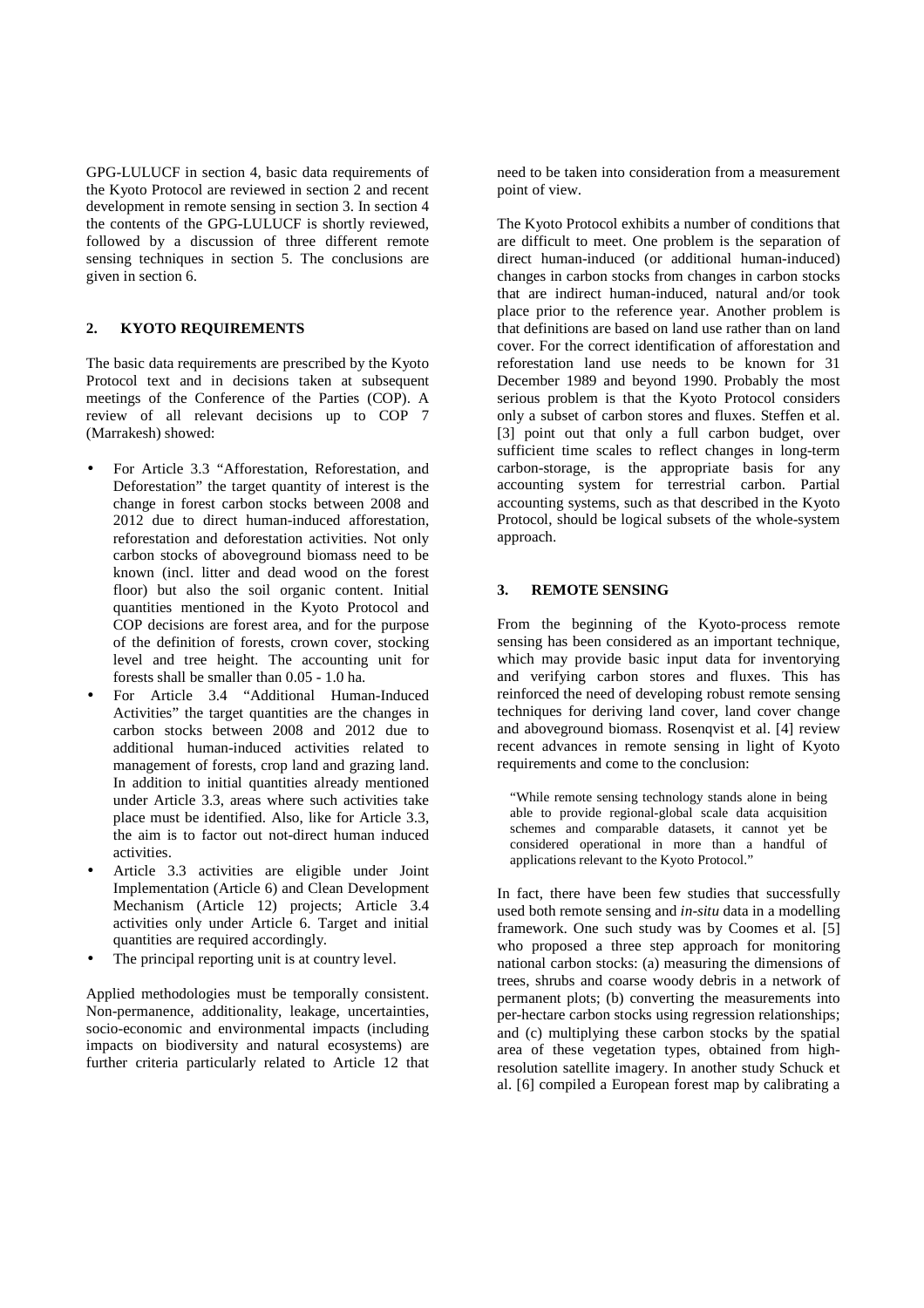1:6 million forest map derived from Advanced Very High Resolution Radiometer (AVHRR) data with national forest inventory data.

While these two examples suggest that satellite-based area estimates start to be used by the carbon modelling community, remote sensing techniques to more directly assess aboveground biomass are still perceived to be in their infancy [5]. The largest potential for biomass retrieval is held by two active remote sensing techniques, radar and lidar. Both sensor types emit short electromagnetic pulses and measure some properties of the backscattered echoes. Radars are operated in the microwave domain (generally in the range 1-10 GHz), lidars at infrared frequencies (0.8 - 1.5 µm). For example, Hyyppä and Inkinen [\[7\]](https://www.researchgate.net/publication/258707378_Detecting_and_estimating_attributes_for_single_trees_using_laser_scanner_Photogramm_J_Finl?el=1_x_8&enrichId=rgreq-df4a0bf0c8e28b0ea7ee230101593959-XXX&enrichSource=Y292ZXJQYWdlOzIyOTAyMDE4MjtBUzozMzU4NjQ1OTM5NjA5NjJAMTQ1NzA4Nzc2NzY1MQ==) demonstrated in 1999 that airborne lidars can map forest parameters with an accuracy comparable or even superior to traditional ground based forest inventories. However, even though lidar technology has matured and large-area land inventories are now being carried out, the required knowledge and techniques to process lidar data for applications in forestry is not yet sufficiently developed for direct application by the forest industry [\[8\]](https://www.researchgate.net/publication/232181349_LIDAR_remote_sensing_of_forest_structure?el=1_x_8&enrichId=rgreq-df4a0bf0c8e28b0ea7ee230101593959-XXX&enrichSource=Y292ZXJQYWdlOzIyOTAyMDE4MjtBUzozMzU4NjQ1OTM5NjA5NjJAMTQ1NzA4Nzc2NzY1MQ==).

In addition to the assessment of relatively static, structural parameters such as land cover or biomass, remote sensing is also capable of monitoring highly dynamic land surface parameters, such as soil moisture or the fraction of absorbed photosynthetically active radiation (fAPAR), albeit only at regional to global scales [9]. Given the Kyoto-Protocols emphasis at fine scales (0.05 - 1.0 ha) it is not straightforward to recognise the relevance of such data for meeting Kyoto Protocol requirements. Still, it is clear that these data are important for addressing science questions, e.g. to improve dynamic global vegetation models which are needed to quantify the impact of weather and climate variability on carbon fluxes [10]. Recently, a number or research projects have been initiated which investigate full carbon accounting methods based on the integration of remote sensing and ground observations in carbon models at various scales. For example, the on-going EU project SIBERIA II aims at demonstrating the viability of full carbon accounting over a 3 million  $km^2$  large region in central Siberia at a scale of 1:1 million. It considers a wide variety of remote sensing data sets such as land cover, fire scars, wetlands, vegetation phenology, freeze/thawing cycles, snow, etc. at different spatial and temporal scales [\[11\]](https://www.researchgate.net/publication/4064301_SIBERIA-II_sensor_systems_and_data_products_for_greenhouse_gas_accounting?el=1_x_8&enrichId=rgreq-df4a0bf0c8e28b0ea7ee230101593959-XXX&enrichSource=Y292ZXJQYWdlOzIyOTAyMDE4MjtBUzozMzU4NjQ1OTM5NjA5NjJAMTQ1NzA4Nzc2NzY1MQ==).

## **4. GOOD PRACTICE GUIDANCE FOR LAND USE, LAND-USE CHANGE AND FORESTRY**

In order to give professional advice for Parties establishing their greenhouse gas inventories, the IPCC published in the year 2000 its Good Practice Guidance and Uncertainty Management in National Greenhouse Gas Inventories, which, however, did not cover the LULUCF sector [12]. As discussions about LULUCF gained more and more weight in on-going negotiations, the IPCC completed its suite of reports and published the GPG-LULUCF [\[13\]](https://www.researchgate.net/publication/235704467_Good_Practice_Guidance_for_Land_Use_Land-Use_Change_and_Forestry?el=1_x_8&enrichId=rgreq-df4a0bf0c8e28b0ea7ee230101593959-XXX&enrichSource=Y292ZXJQYWdlOzIyOTAyMDE4MjtBUzozMzU4NjQ1OTM5NjA5NjJAMTQ1NzA4Nzc2NzY1MQ==). Following the advantages of transparency, consistency and accuracy, the GPG-LULUCF can be regarded as an extensive set of instructions for signatory parties, ranging from guidance on choice of methodologies, sampling design, estimation of greenhouse gas changes, reporting techniques, quality checks and supplementary specific recommendations.

When talking about the sector land use change it is obvious to utilize a specific sort of categorization; GPG-LULUCF therefore presents six broad land use categories for greenhouse gas inventory reporting (forest land, cropland, grassland, wetlands, settlement, and other land) which can be regarded as top-level categories for representing land areas within a country. These categories are *'*…*broad enough to classify all land areas in most countries…'* and furthermore *'…reasonably mappable by remote sensing methods […]'*. It must be stated that countries are granted to use their own definitions of these categories (in the style of FAO, Ramsar etc.), which might lead to the problem of incomparability of individual national inventories. The six categories are further subdivided by activity data (land area, management regime, lime and fertilizer use etc.), climatic zone and ecosystem type. The generic guidance then is to multiply these category-data by carbon stock coefficients or "emission factors" to provide the source/sink estimates.

It is the main intention of GPG-LULUCF that estimates of carbon stock changes, emissions and removals by sinks are *bona fide estimates*, reducing the uncertainties as far as practicable and considering national circumstances. Therefore, a hierarchical system of three tiers is introduced, which ranges from spatially coarse activity data and default emission factors (Tier 1), country-defined activity data and emission factors (Tier 2) to data being highly appropriate for national circumstances with the consideration of climate dependencies, soil dynamics and validation routines (Tier 3). Utilized properly, the application of these tier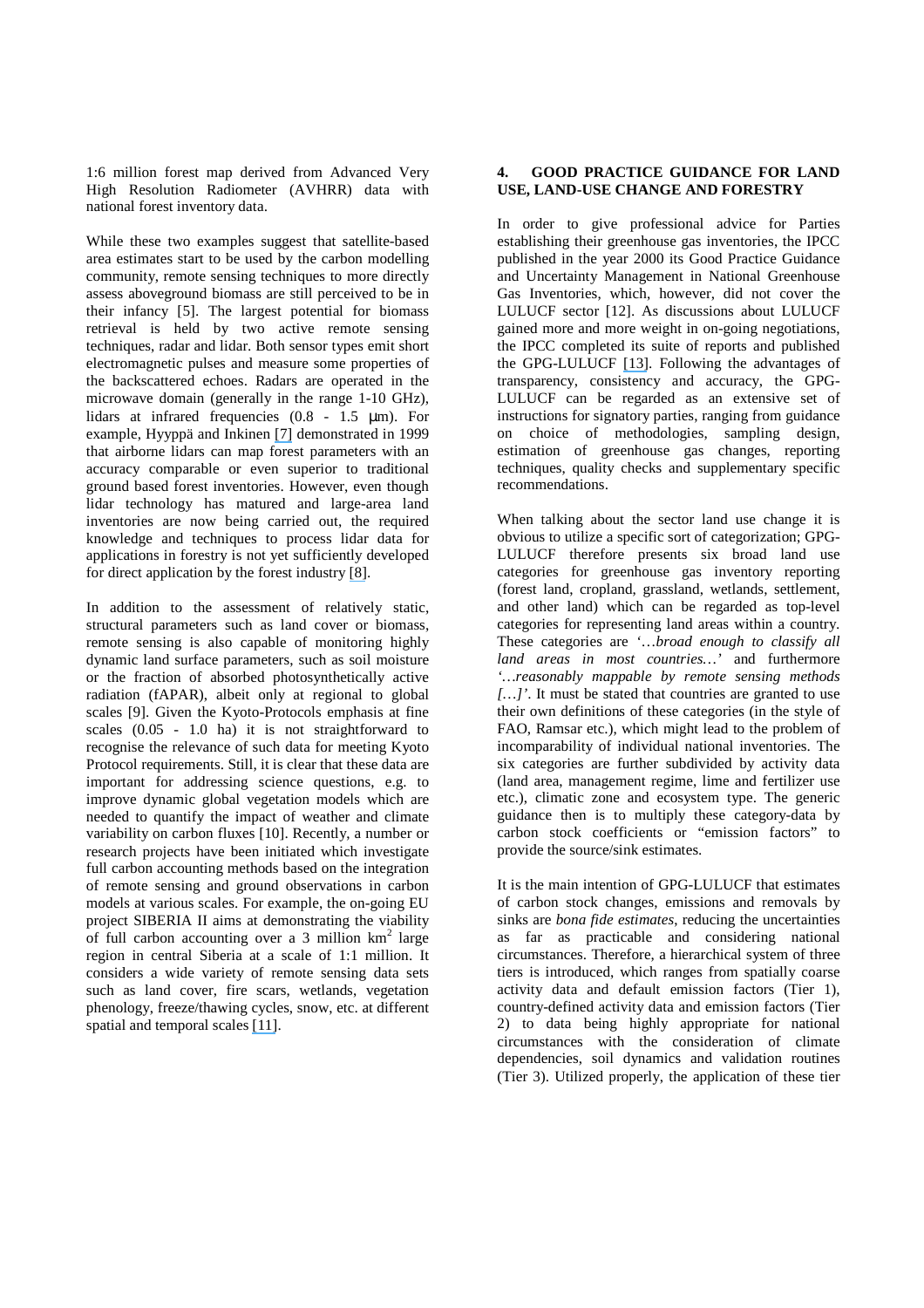methods allows a step-by-step reduction of uncertainties and, in return, an increase of accuracy. All countries should strive for improving inventory and reporting approaches by advancing to the highest tier possible given national circumstances. For the final reporting, consistent terminology has to be followed: emissions are always denoted positive (+) and removals negative (-), and are reported in gigagrams (Gg) using specific reporting tables.

A variety of remote sensing approaches is merely introduced casually, giving a basic overview of remote sensing for data collection (types of data, criteria for selecting data, availability and ground reference) and presenting a number of international datasets for crosschecking land-use categories (e.g. the Global Land Cover Dataset or the CORINE land cover database) including some examples for illustration.

Special attention to remote sensing is paid when it comes to the field of verification, even stating that *'…remote sensing is the most suitable method for the verification of land areas…'*. Five different verification approaches are compared according to their applicability. Remote sensing holds strong potential to verify land-cover/land-use attribution as well as the detection of land-cover change. Furthermore, remote sensing appears suitable for estimating aboveground biomass, but only if ground data are provided. Nevertheless, certain drawbacks are mentioned concomitantly: remote sensing is identified as not applicable to the verification of belowground biomass, litter, dead wood or soil organic matter. When using remote sensing as tool to verify land use and land-use changes it has also to be remarked that techniques are capable of detecting changes in land-cover (e.g. from forest to non-forest), but possibly inaccurate information on changes in land use (e.g. from crop A to crop B). The GPG-LULUCF suggests here a combination of frequent observation (with moderate spatial resolution platforms) assisted by detailed punctual observation (with high-resolution sensors). The possibilities for remote sensing to verify changes in living biomass are described in the provision of vegetation indices (e.g. NDVI) or by using correlation equations where biomass can be estimated using image data.

## **5. DISCUSSION**

The non-committal discussion of different remote sensing techniques in the GPG-LULUCF (examples are

given for Synthetic Aperture Radar, airborne photography, optical sensor systems, and laser profiler) does not allow to draw firm conclusions about which techniques should be pursued with priority. Therefore, it is still up to the remote sensing community to demonstrate the usefulness of remote sensing for verifying changes in living biomass or to improve existing terrestrial carbon cycle models, together with the integration of ground truth data through Geographic Information Systems (GIS).





Serving as one demonstration of remote sensing capabilities for the LULUCF sector is the on-going project NEOS-QUICK, which examines the potential of remote sensing as a verification tool for LULUCF reporting based on a multi-sensor approach, integrating GIS and ground observations (see www.geoville.com/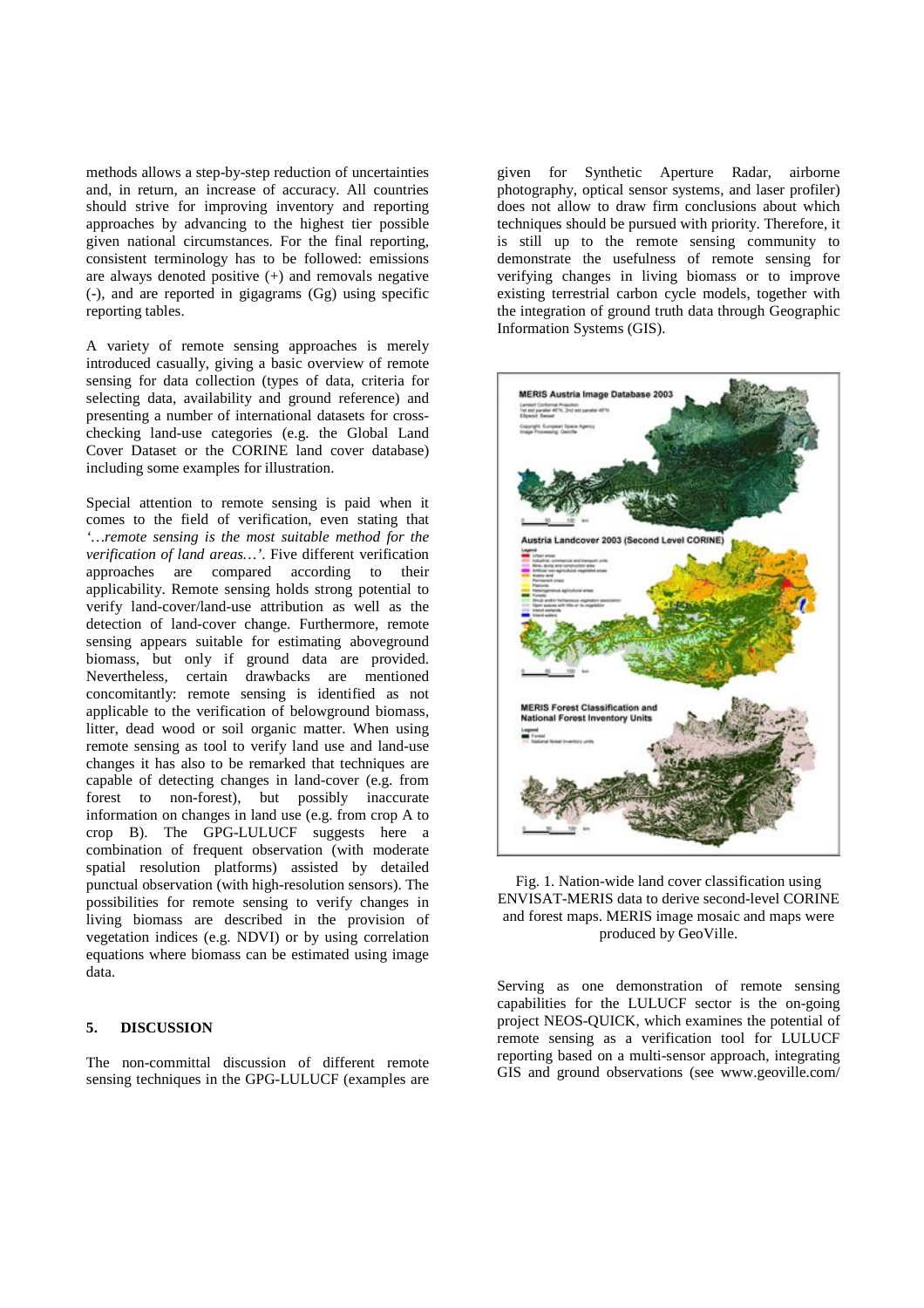neos/home.html). The project focuses on satellite imaging systems such as SPOT and ENVISAT Advanced Synthetic Aperture Radar (ASAR), but also considers airborne systems (airborne imaging, airborne laser scanning) and medium resolution satellite monitoring systems (e.g. ENVISAT-MERIS).

As Schuck et al. [6] have demonstrated for the case of AVHRR, medium resolution optical satellite systems can be used to produce regional to global scale land cover maps. These sensors do not meet the spatial resolution requirements as specified by the Kyoto Protocol, but allow yearly updating at low costs. Possibly, such information would be useful to identify "hot spot" areas experiencing rapid changes e.g. caused by large-scale forest fires or wind throw. More technically advanced sensor systems such as MERIS (Fig. 1) would certainly be useful for improving on the quality of the forest cover maps derived from AVHRR. The relevance of such information for individual country reports is not obvious, at least for small countries like Austria. However, for large country surveys (Russia, Canada, Australia, etc.) and regional to global scale country-to-country intercomparisons there are no alternative data sources which meet the same standards everywhere.



Fig. 2. ENVISAT-ASAR Alternate Polarization backscatter image overlaid with forest polygons from the CORINE land cover data, level 2 (Federal Environment Agency, Vienna, Austria). Coordinates are in Gauß-Krüger (reference meridian M28). The radiometric normalised image shows the northern part of the federal state of Vorarlberg, Austria.

Forest maps at scales 1:100,000 to 1:250,000 are commonly generated from optical satellite imagery (Landsat, SPOT). Also Synthetic Aperture Radars (SARs) have been considered due to their all-weather and day and night capabilities (important for tropical rainforest and boreal forest) and large penetration depth into the vegetation compared to optical systems. Particularly long-wavelength polarimetric SAR (P- and L-band) systems and SAR interferometry are considered to hold potential for aboveground biomass estimation. For example, Wagner et al. [\[14\]](https://www.researchgate.net/publication/259278976_Evaluation_of_the_agreement_between_the_first_global_remotely_sensed_soil_moisture_data_with_model_and_precipitation_data_httpwwwaguorgpubscrossref20032003JD003663shtmlaccessed_3_December_2012?el=1_x_8&enrichId=rgreq-df4a0bf0c8e28b0ea7ee230101593959-XXX&enrichSource=Y292ZXJQYWdlOzIyOTAyMDE4MjtBUzozMzU4NjQ1OTM5NjA5NjJAMTQ1NzA4Nzc2NzY1MQ==) demonstrated that ERS-1/2 interferometric data, combined with L-band SAR data from the satellite JERS-1, could be used for distinguishing low stem volume classes (up to  $80 \text{ m}^3/\text{ha}$ ) for a 1 million  $km^2$  large region in Siberia. Another example is presented in Fig. 2, which shows an ENVISAT-ASAR Alternate Polarization image (25 m spatial resolution) which allows distinguishing forest from non-forested areas reasonably well. However, even though SAR images can be obtained under any weather conditions, this does not mean that SAR data are weather independent. In fact, variable soil moisture conditions and other environmental effects have a large impact on the appearance of SAR images, which means that while one SAR image may turn out to be quite useful for forest mapping, the next SAR image of the same area may be of poor quality. Another problem are topographic distortions of SAR images. Currently, there are no robust methods for correcting SAR data in hilly to alpine terrain. This is a major limitation for the usefulness of SAR for forestry applications in Austria, simply because most of Austrian forests is situated in such difficult topography.

Airborne photography has long been used for forest inventory purposes. Recently, the technique of airborne laser scanning (ALS) has received growing attention [\[8\]](https://www.researchgate.net/publication/232181349_LIDAR_remote_sensing_of_forest_structure?el=1_x_8&enrichId=rgreq-df4a0bf0c8e28b0ea7ee230101593959-XXX&enrichSource=Y292ZXJQYWdlOzIyOTAyMDE4MjtBUzozMzU4NjQ1OTM5NjA5NjJAMTQ1NzA4Nzc2NzY1MQ==). This technique is capable of gathering information about the vertical height distribution of vegetation. As measurements densities of more than 10 points per  $m<sup>2</sup>$ can be achieved, the estimation of forest attributes is possible with high accuracies. For instance, the canopy height can be directly retrieved from a normalised difference surface model (nDSM) calculated from ALS data. Fig. 3 shows an example of nDSM data covering an alpine area in the south of the federal state of Vorarlberg, Austria. As the figure shows, not only the vertical information of the forest, but also the horizontal dimension of the wooded areas can be extracted. For the precise modelling of aboveground biomass, additionally to the canopy height, a detailed forest classification is required, which could e.g. be derived from highresolution imagery. In the on-going project NEOS-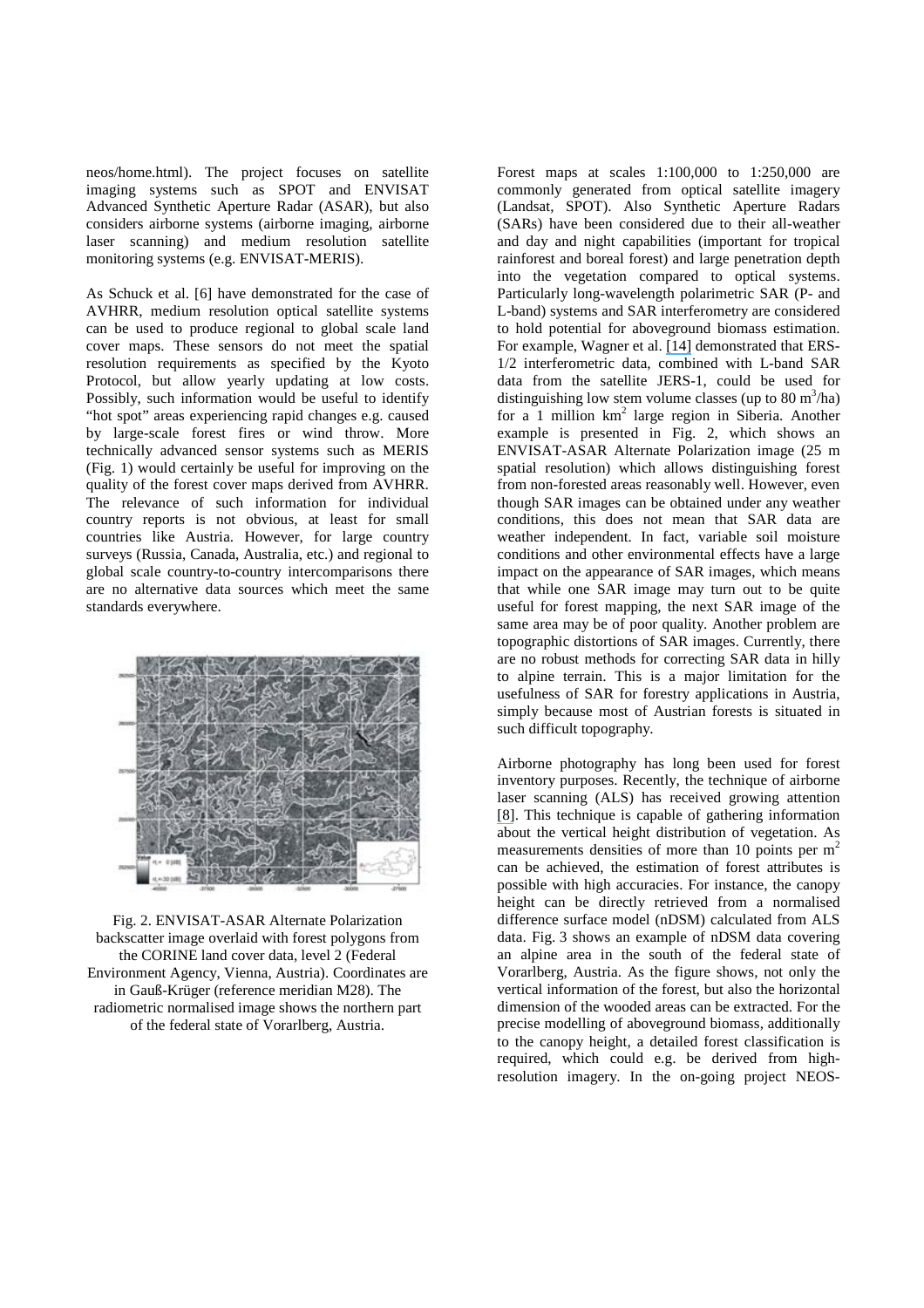QUICK ALS data are used to study and validate SAR data. Amongst all systems, ALS in combination with high-resolution multi-spectral imaging data holds currently the largest potential for meeting Kyoto-Protocol data requirements. However, for national inventories, data standards and the costs issues need to be addressed.



-29900-29800-29700-29600-29500-29400-29300-29200-29100-29000-28900

Fig. 3. Normalised difference surface model (nDSM) calculated from first/last-pulse ALS data. Coordinates are in Gauß-Krüger (reference meridian M28). Data are courtesy of the Landesvermessungsamt Feldkirch.

#### **6. CONCLUSIONS**

The GPG-LULUCF gives a good overview of main principles and procedures of all major inventorying topics concerning the wide range from definition of estimation, quality control to reporting processes. GPG-LULUCF repeatedly points out the significant potential of remote sensing to help parties to fulfil their inventory requirements, but further information on the concrete application of remote sensing technologies is left desirable. Besides, the standards presented in the GPG-LULUCF give rise to concern, as they do not give concrete incentives for improving reporting techniques in case individual countries do not have the motivation to do so. In fact, if not used for reporting, remote sensing data may be used as an independent source of information to check the plausibility of LULUCF reports.

#### **ACKNOWLEDGEMENTS**

The project NEOS-QUICK (Ref. ASAP-CO-002/03) is funded by the Austrian Space Application Programme (ASAP), managed by the Austrian Space Agency (ASA) and financed by the Federal Ministry of Transport, Innovation and Technology (BMVIT). The project has been selected as an ESA CAT-1 project and received ENVISAT data from ESA for the cost of reproduction. We would like to thank the Landesvermessungsamt Feldkirch for granting the use of ALS data for the purpose of this study.

#### **REFERENCES**

1. Weiss P., Schieler K., Schadauer K., Radunsky K. and Englisch M., *Die Kohlenstoffbilanz des österreichischen Waldes und Betrachtungen zum Kyoto-Protokoll* (The Carbon Balance of Austria's Forest and Considerations to the Kyoto Protocol). Monograph M-106. Federal Environment Agency, Vienna, Austria (in German), 2000.

2. Nilsson, S., et al., Verification: The gorilla in the struggle to slow global warming, *The Forestry Chronicle*, Vol. 77(3), 475-478, 2001.

3. Steffen W., et al., The terrestrial carbon cycle: Implications for the Kyoto Protocol, *Science*, Vol. 280, 1393-1394, 1998.

4. Rosenqvist Å., et al., A review of remote sensing technology in support of the Kyoto Protocol, *Environmental Science & Policy*, Vol. 6, 441-455, 2003.

5. Coomes D. A., et al., Designing systems to monitor carbon stocks in forests and shrubland, *Forest Ecology and Management*, Vol. 164, 89-108, 2002.

6. Schuck A., et al., Compilation of a European forest map from Portugal to the Ural mountains based on earth observation data and forest statistics, *Forest Policy and Economics*, Vol. 5, 187-202, 2002.

7. [Hyyppä J. and Inkinen M., Detecting and estimating](https://www.researchgate.net/publication/258707378_Detecting_and_estimating_attributes_for_single_trees_using_laser_scanner_Photogramm_J_Finl?el=1_x_8&enrichId=rgreq-df4a0bf0c8e28b0ea7ee230101593959-XXX&enrichSource=Y292ZXJQYWdlOzIyOTAyMDE4MjtBUzozMzU4NjQ1OTM5NjA5NjJAMTQ1NzA4Nzc2NzY1MQ==)  [attributes for single trees using laser scanner,](https://www.researchgate.net/publication/258707378_Detecting_and_estimating_attributes_for_single_trees_using_laser_scanner_Photogramm_J_Finl?el=1_x_8&enrichId=rgreq-df4a0bf0c8e28b0ea7ee230101593959-XXX&enrichSource=Y292ZXJQYWdlOzIyOTAyMDE4MjtBUzozMzU4NjQ1OTM5NjA5NjJAMTQ1NzA4Nzc2NzY1MQ==) *The [Photogrammetric Journal of Finland](https://www.researchgate.net/publication/258707378_Detecting_and_estimating_attributes_for_single_trees_using_laser_scanner_Photogramm_J_Finl?el=1_x_8&enrichId=rgreq-df4a0bf0c8e28b0ea7ee230101593959-XXX&enrichSource=Y292ZXJQYWdlOzIyOTAyMDE4MjtBUzozMzU4NjQ1OTM5NjA5NjJAMTQ1NzA4Nzc2NzY1MQ==)*, Vol. 16(2), 27-42, [1999.](https://www.researchgate.net/publication/258707378_Detecting_and_estimating_attributes_for_single_trees_using_laser_scanner_Photogramm_J_Finl?el=1_x_8&enrichId=rgreq-df4a0bf0c8e28b0ea7ee230101593959-XXX&enrichSource=Y292ZXJQYWdlOzIyOTAyMDE4MjtBUzozMzU4NjQ1OTM5NjA5NjJAMTQ1NzA4Nzc2NzY1MQ==)